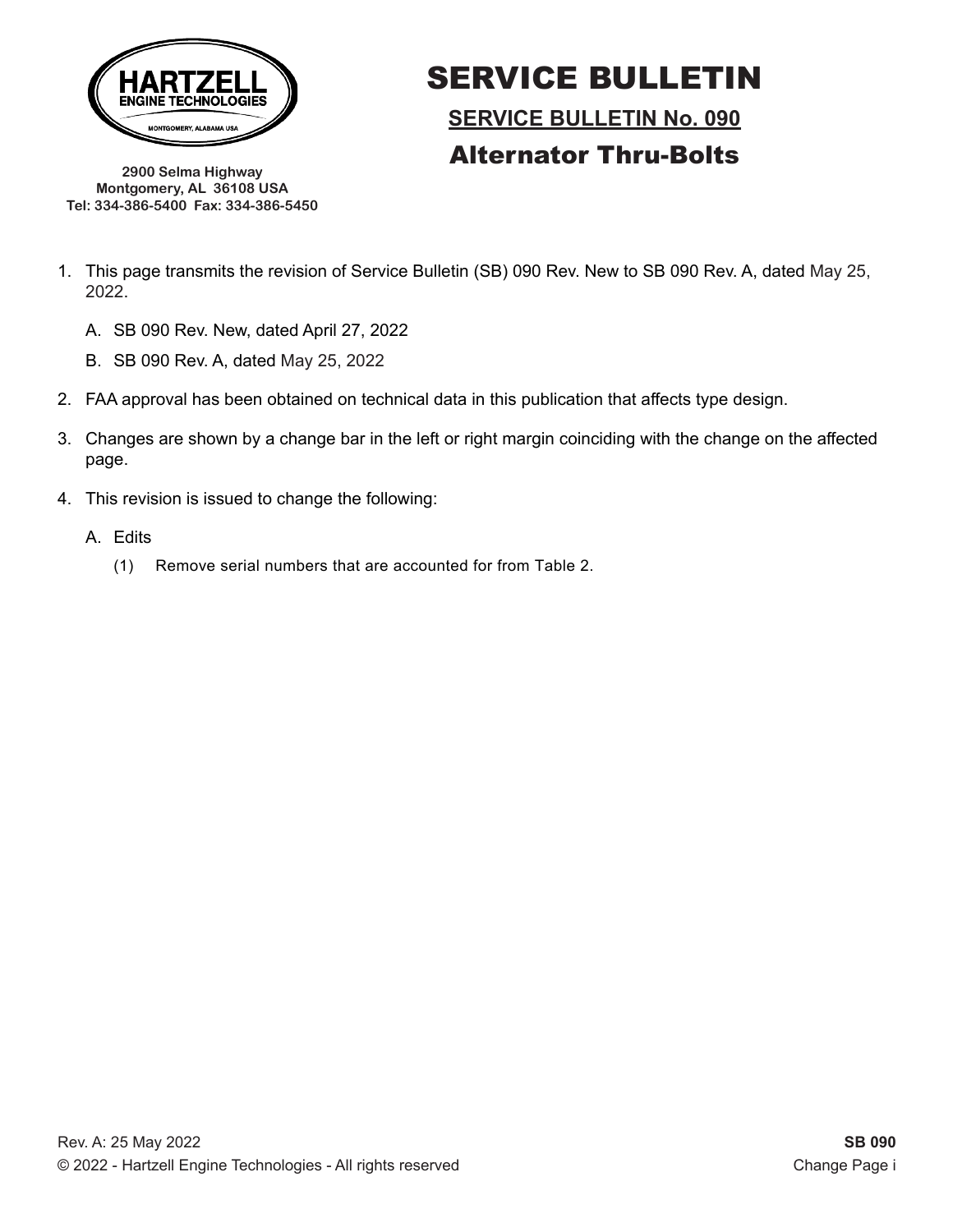

SERVICE BULLETIN **SERVICE BULLETIN No. 090**

Alternator Thru-Bolts

**2900 Selma Highway Montgomery, AL 36108 USA Tel: 334-386-5400 Fax: 334-386-5450**

#### **1. Planning Information**

- A. Effectivity
	- (1) Alternator part numbers listed in Table 1 shipped by Hartzell Engine Technologies LLC between 15 Feb. 2022 and 04 Mar. 2022 are affected by this Service Bulletin (SB).
		- (a) Alternators and engine/aircraft model/series affected by this SB are shown in Table 1.
		- (b) Alternator serial numbers affected are shown in Table 2.
		- **NOTE:** Table 1 is for reference only and is not an all-inclusive list of engines/aircraft affected by this SB. It is the responsibility of the owner/operator to verify whether an affected alternator may be installed.
- **WARNING:** DO NOT USE OBSOLETE OR OUTDATED INFORMATION. PERFORM ALL INSPECTIONS OR WORK IN ACCORDANCE WITH THE MOST RECENT REVISION OF THIS SERVICE BULLETIN. INFORMATION CONTAINED HEREIN MAY BE SIGNIFICANTLY CHANGED FROM EARLIER REVISIONS. FAILURE TO COMPLY WITH THIS SERVICE BULLETIN OR THE USE OF OBSOLETE INFORMATION MAY CREATE AN UNSAFE CONDITION THAT MAY RESULT IN DEATH, SERIOUS BODILY INJURY, AND/OR SUBSTANTIAL PROPERTY DAMAGE. REFER TO THE PLANE-POWER WEBSITE, WWW.PLANEPOWER.AERO, FOR THE MOST RECENT REVISION LEVEL OF THIS SERVICE BULLETIN.
- B. Concurrent Requirements
	- (1) None
- C. Reason
	- (1) Alternator P/Ns listed in Table 1 could contain thru-bolts with inadequate mechanical properties.
		- (a) This condition may result in thru-bolt fracture and loss of clamping force between the alternator drive-end and slip-ring-end housings.
	- (2) This SB is to advise the field of a known condition and to supply inspection criteria to identify affected alternators.
- D. Description
	- (1) This Service Bulletin provides Instructions for Continued Airworthiness (ICA).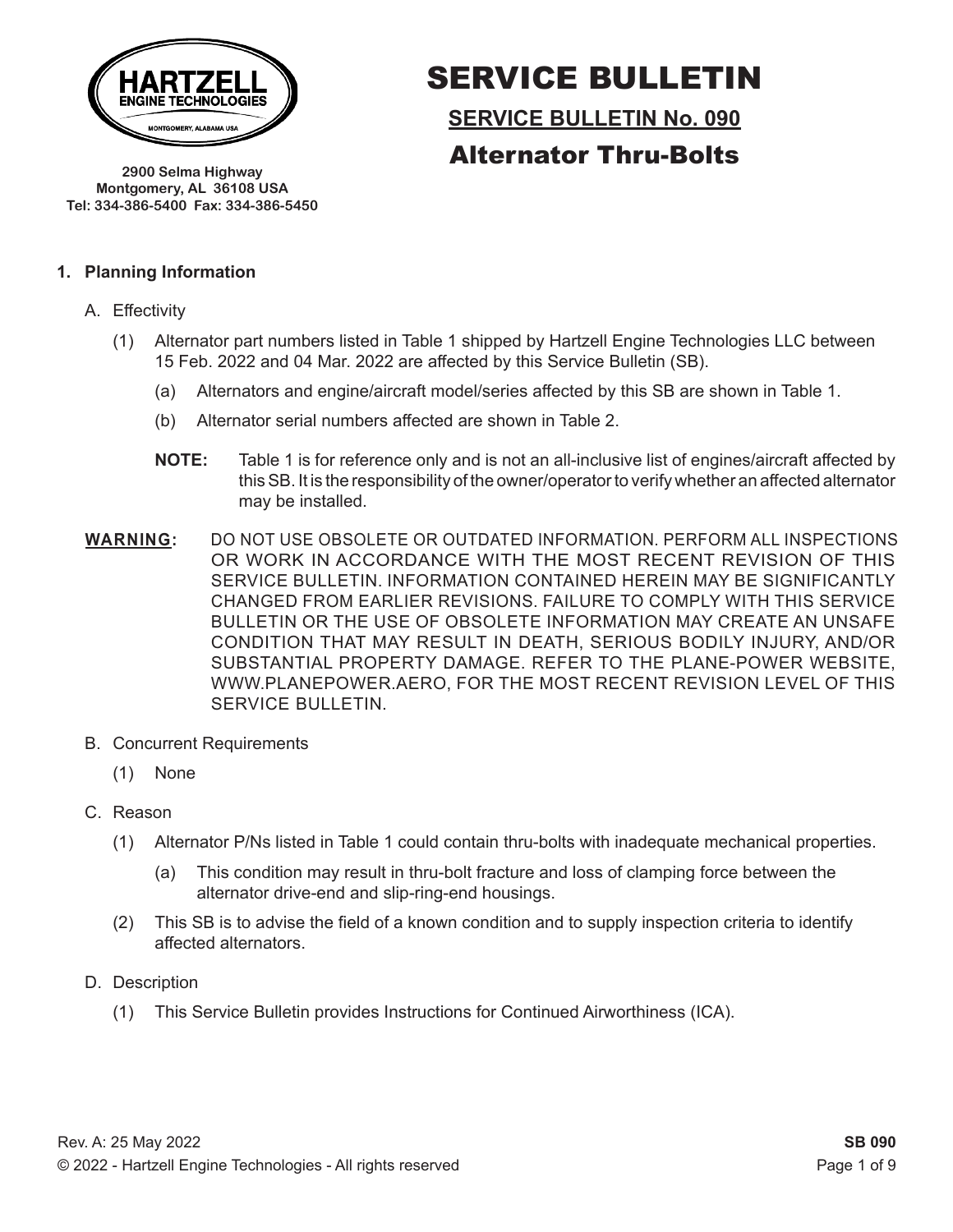## **SERVICE BULLETIN No. 090** Alternator Thru-Bolts

- E. Compliance
	- (1) Compliance with section 3.A of this SB is required prior to further flight.
	- (2) Compliance with the Accomplishment Instructions is the terminating action for this SB.
- F. Approval
	- (1) FAA acceptance has been obtained on the technical data in this publication that affects type design.
- G. Manpower
	- (1) Up to two (2) hours labor for alternator removal and installation.
- H. References
	- (1) HET Manual OE-A2, *Alternator and Starter Maintenance and Overhaul Manual*
	- (2) Continental Aerospace Technologies' Manual M-0, *Standard Practice for Spark Ignited Engines.*
	- (3) Continental Aerospace Technologies' Engine Maintenance/Overhaul Manuals and Service Publications.
	- (4) Lycoming Engines' Engine Maintenance/Overhaul Manuals and Service Publications.
	- (5) Applicable Aircraft Service Instructions or Maintenance Manual.
	- (6) Applicable Aircraft AFM or POH.
- I. Weight and Balance
	- (1) No Change

### **2. Materials Required**

A. One new, overhauled, or repaired alternator of the part number removed, or a certified new or overhauled replacement part number that is not affected by this Service Bulletin.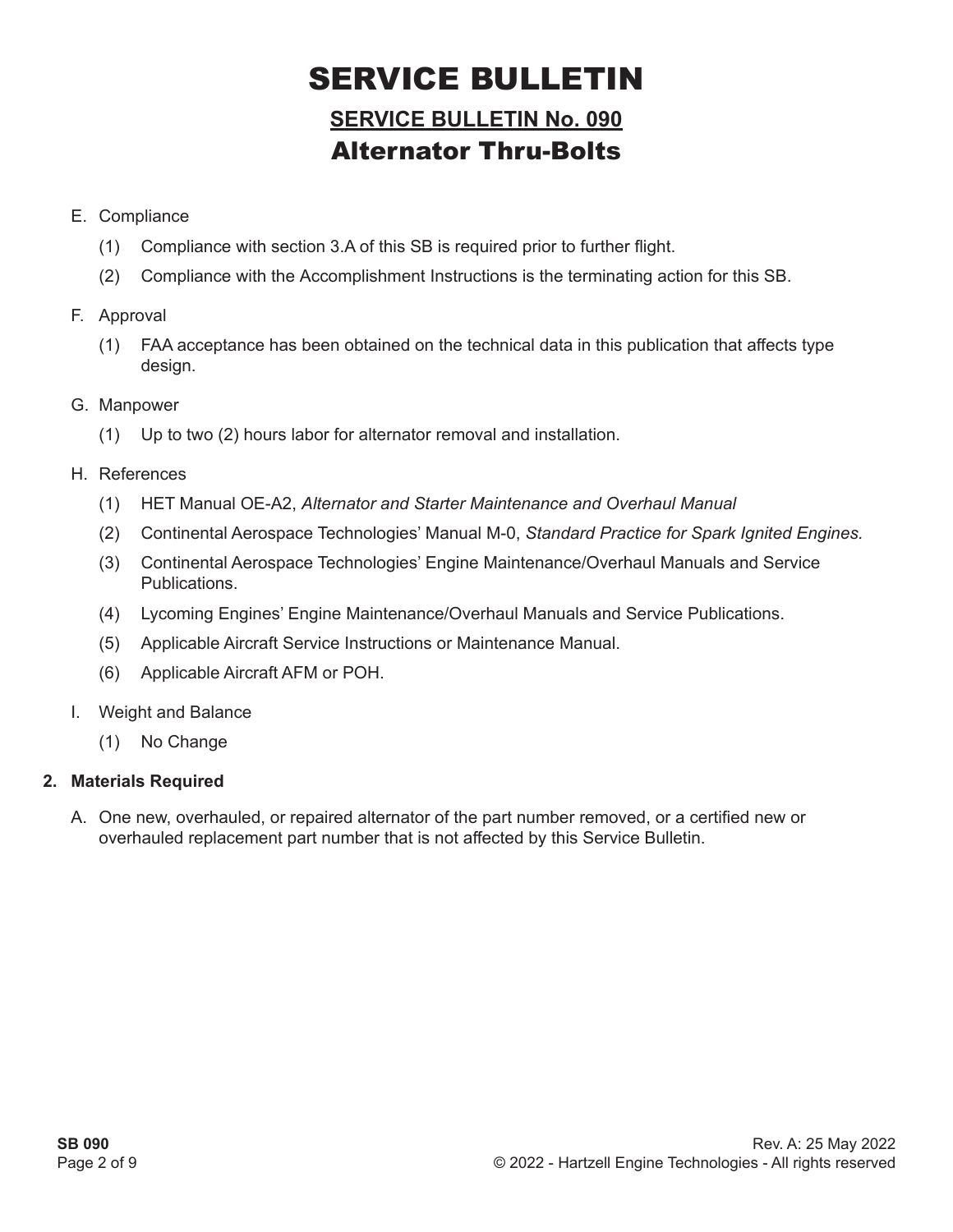### **SERVICE BULLETIN No. 090** Alternator Thru-Bolts

#### **3. Accomplishment Instructions**

- **WARNING 1**: THIS PROCEDURE MUST BE PERFORMED BY COMPETENT AND QUALIFIED PERSONNEL WHO ARE FAMILIAR WITH THE AIRFRAME AND ENGINE SYSTEM MAINTENANCE. FAILURE TO DO SO MAY RESULT IN PHYSICAL INJURY, EQUIPMENT DAMAGE AND/OR ECONOMIC LOSS.
- **WARNING 2:** DO NOT USE OBSOLETE OR OUTDATED INFORMATION. PERFORM ALL INSPECTIONS OR WORK IN ACCORDANCE WITH THE MOST RECENT REVISION OF THIS SERVICE BULLETIN. INFORMATION CONTAINED HEREIN MAY BE SIGNIFICANTLY CHANGED FROM EARLIER REVISIONS. FAILURE TO COMPLY WITH THIS SERVICE BULLETIN OR THE USE OF OBSOLETE INFORMATION MAY CREATE AN UNSAFE CONDITION THAT MAY RESULT IN DEATH, SERIOUS BODILY INJURY, AND/OR SUBSTANTIAL PROPERTY DAMAGE. REFER TO THE PLANE-POWER WEBSITE FOR THE MOST RECENT REVISION LEVEL OF THIS SERVICE BULLETIN, WWW.PLANEPOWER.AERO.
- **CAUTION:** REFER TO THE APPLICABLE MANUFACTURER'S MAINTENANCE MANUALS OR SERVICE INSTRUCTIONS TO GAIN ACCESS TO THE AIRFRAME OR ALTERNATOR. IN ADDITION, ANY PREFLIGHT OR IN-FLIGHT OPERATIONAL CHECKS REQUIRE USE OF THE APPROPRIATE AFM OR POH.
- A. Inspection
	- (1) If previous compliance cannot be verified through aircraft or engine maintenance records, use the same references to determine if an affected alternator has been installed. Refer to section 1.A, Effectivity.
	- (2) If effectivity of the alternator cannot be established using aircraft or engine maintenance records, utilize the applicable aircraft engine maintenance manual to gain access to the alternator and inspect the alternator against criteria found in section 1.A of this SB.
		- (a) If the alternator **is** affected per section 1.A, continue to 3.B. Corrective Action.
		- (b) If the alternator is **not** affected per section 1.A, continue to 3.C. Return to Service.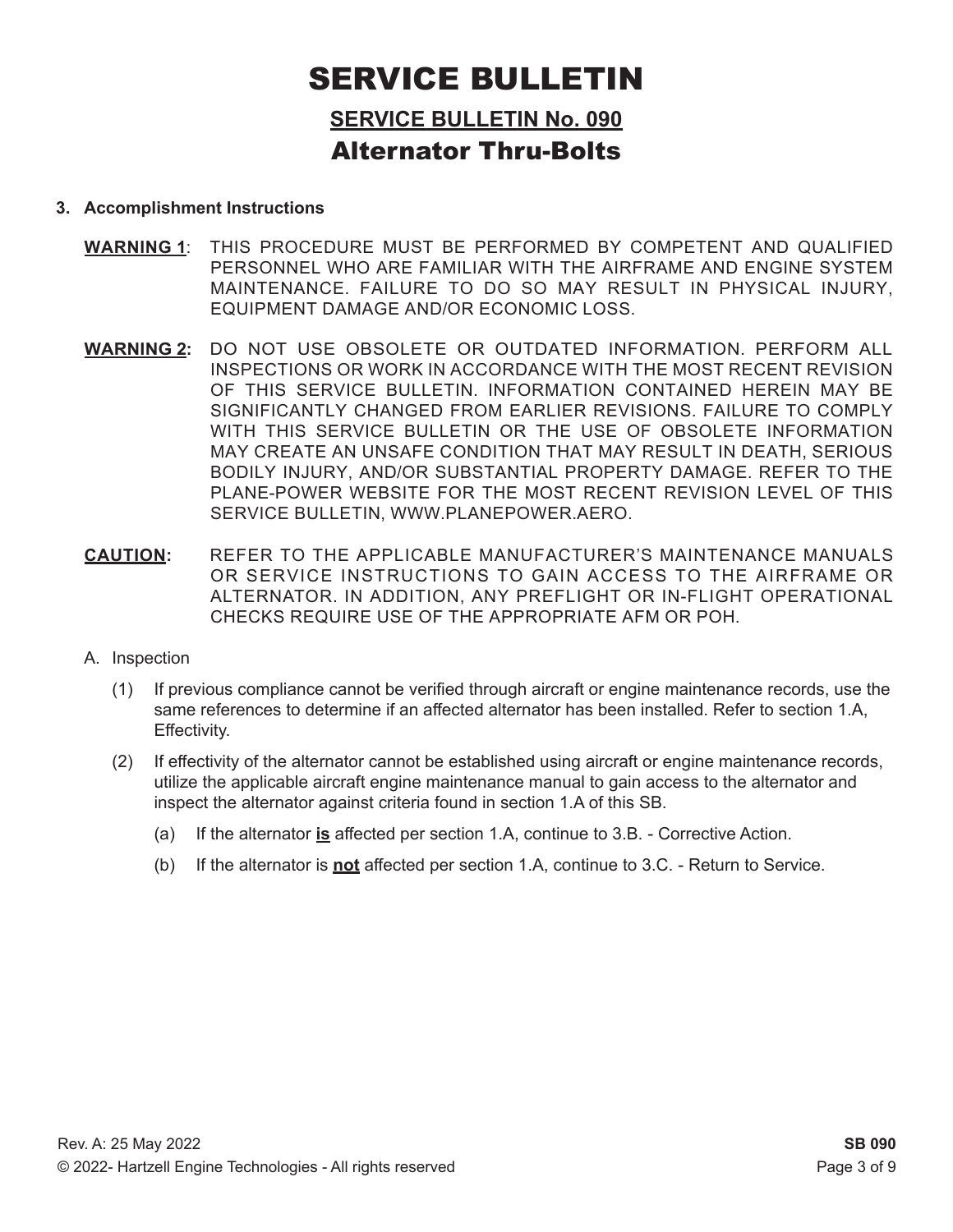**SERVICE BULLETIN No. 090** Alternator Thru-Bolts



**Figure 1 - Thru-Bolt Locations**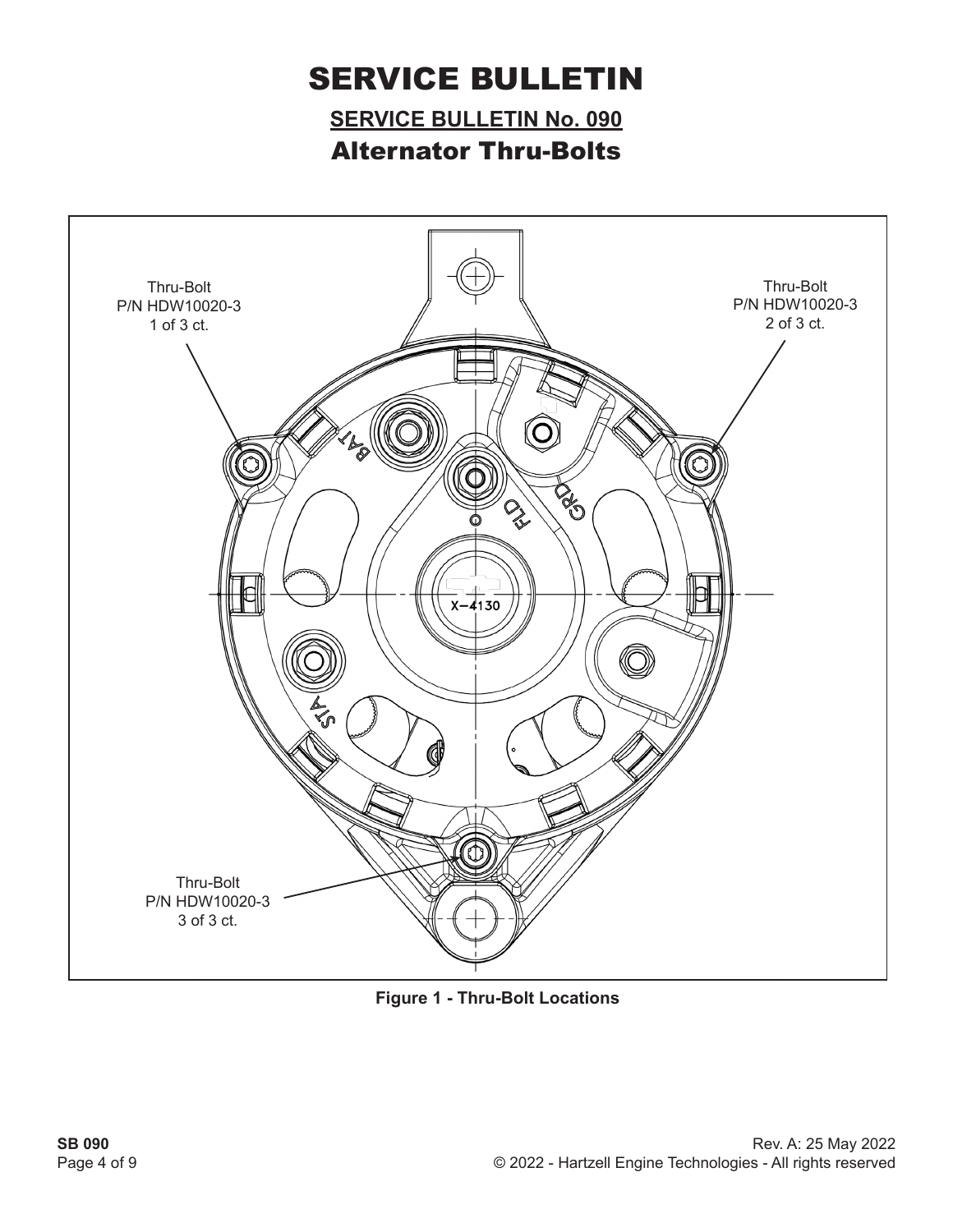## **SERVICE BULLETIN No. 090** Alternator Thru-Bolts

#### B. Corrective Action

- (1) **Option 1**
	- (a) Gain access to the alternator in accordance with the latest revision of the aircraft and/or engine maintenance manual.
	- (b) Visually inspect the three (3) thru-bolts (Fig.1) for evidence of cracks, broken safety-cable/ wire, and/or sheared bolt heads. If indications are present, proceed to 3.B.2 and replace the alternator prior to further flight.
		- 1) If no cracks, broken safety cable/wire, or sheared thru-bolt heads are present, perform a recurring inspection every 25 aircraft-hours not to exceed one-hundred aircraft-hours from the initial inspection.
		- 2) At an accumulated one-hundred aircraft-hours or at the next scheduled annual aircraft inspection, whichever occurs first, the alternator must be replaced. See **Option 2.**
- (2) **Option 2**
	- (a) Remove the alternator from the engine in accordance with the latest revision of the aircraft and/or engine manufacturer's maintenance manual.
	- (b) Install a new, overhauled, or repaired alternator in accordance with applicable engine manufacturer's maintenance manual. Refer to 2.A, Materials Required.
	- (c) Reconnect alternator electrical connections and cooling hardware in accordance with applicable aircraft manufacturer's maintenance manual. Continue to 3.C. Return to Service.
- C. Return to Service
	- (1) Close all access doors and covers opened to gain access to the alternator in accordance with applicable aircraft and/or engine maintenance manual.
- D. Maintenance Record
	- (1) Make an appropriate logbook entry noting compliance with this Service Bulletin.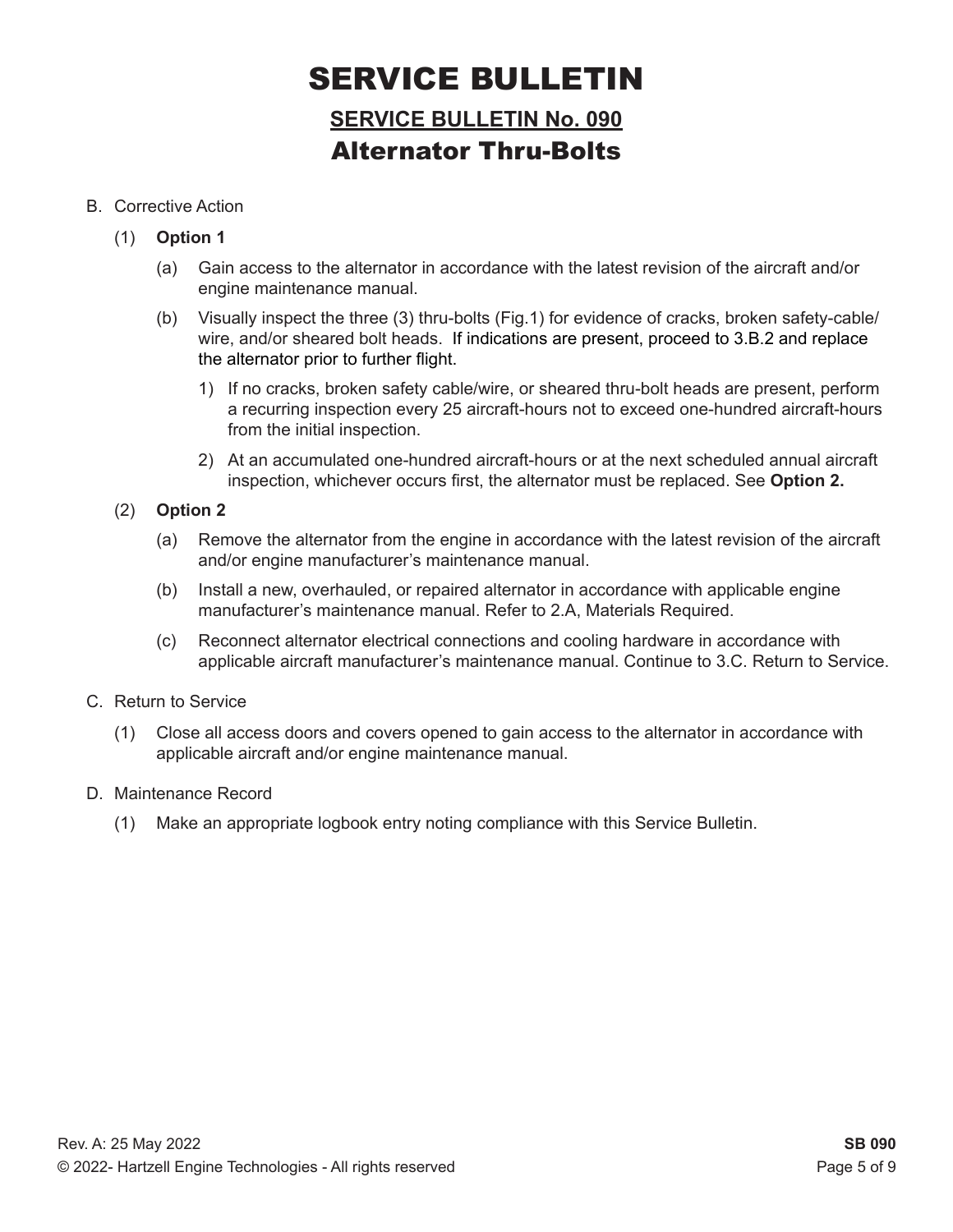## **SERVICE BULLETIN No. 090** Alternator Thru-Bolts

### **4. Contact Information**

- A. Contact HET Product Support for all communications regarding the technical content of this Service Bulletin.
	- (1) Phone +1.334.386.5400 (Option 2)
	- (2) Fax +1.334.386.5450
	- (3) E-mail at techsupport@hartzell.aero
	- (4) Address

Hartzell Engine Technologies LLC - ATTN: Product Support 2900 Selma Highway Montgomery, AL 36108 USA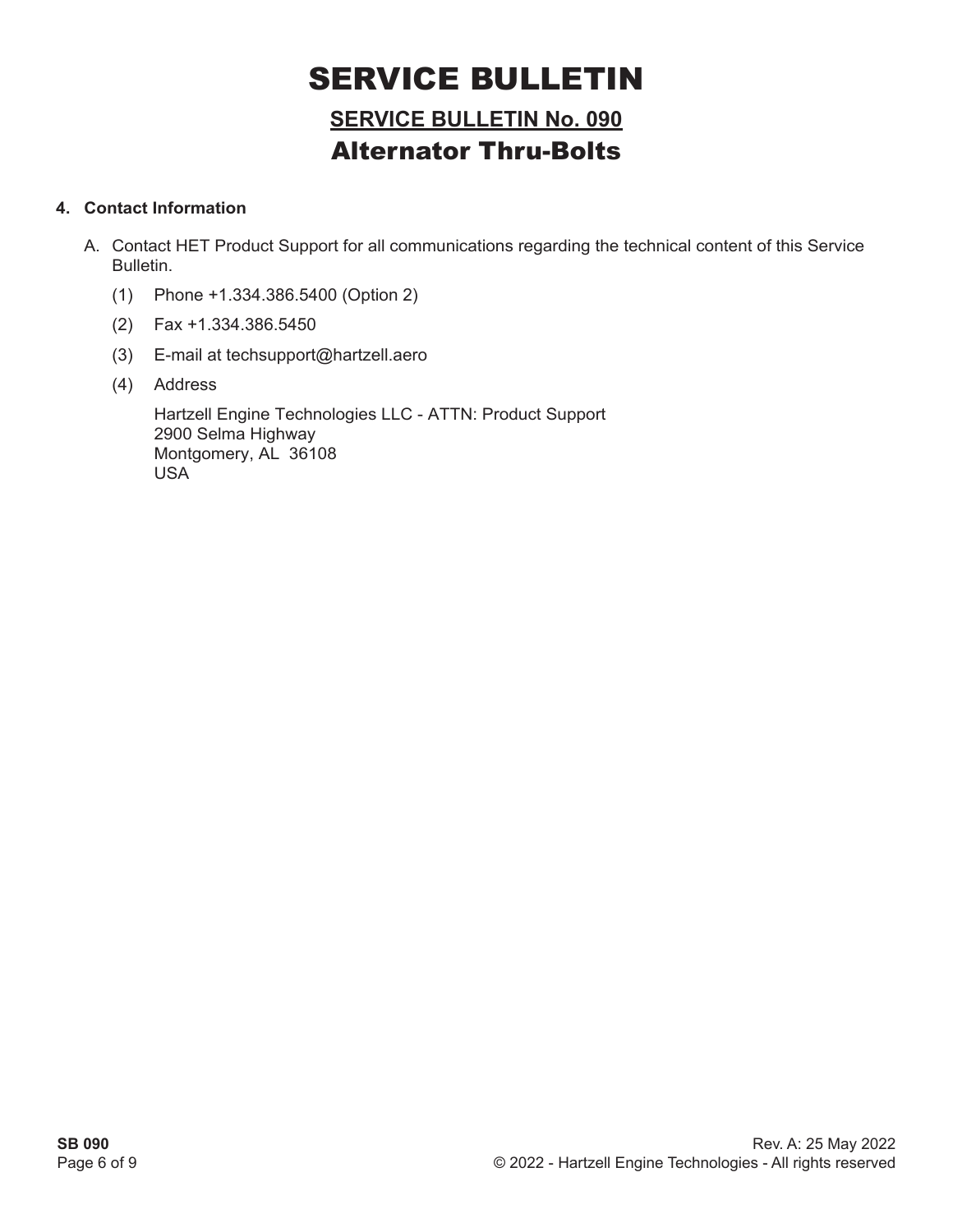### **SERVICE BULLETIN No. 090** Alternator Thru-Bolts

| <b>HET Alternator</b><br>P/N | Aircraft/Engine<br><b>Make/Model</b> | Aircraft/Engine<br><b>Model/Series</b> |
|------------------------------|--------------------------------------|----------------------------------------|
|                              |                                      | 152 S/N 15279406 and up                |
|                              |                                      | A152 S/N A1520735 and up               |
|                              | Cessna                               | F152 S/N F15201449 and up              |
|                              |                                      | FA152 S/N FA1520337 and up             |
|                              |                                      | 172 S/N 172269310 & up                 |
|                              |                                      | 172Q S/N 17275869 & up                 |
|                              |                                      | F172 S/N F17201640 & up                |
|                              |                                      | R172 S/N R1722725 thru R1723454        |
|                              |                                      | FR172 S/N FR172-0001 thru FR17200675   |
|                              |                                      | 172RG S/N 172RG0001 & up               |
| ASG10001-13                  |                                      | 177 S/N 17702673 thru 17702753         |
|                              |                                      | 177RG S/N 177RG1267 thru 177RG1366     |
| DOFF10300JR<br>DOFF10300BR   |                                      | 180 S/N 18052906 thru 18053203         |
|                              |                                      | 182 S/N 18265966 & up                  |
|                              |                                      | F182 S/N F18200065 thru F18200169      |
|                              |                                      | R182 S/N R18200001 & up                |
|                              |                                      | FR182 S/N FR18200001 thru FR18200070   |
|                              |                                      | T182 S/N 18267716 & up                 |
|                              |                                      | TR182 S/N 18200584 & up                |
|                              |                                      | 185 S/N 18503459 & up                  |
|                              |                                      | U206 S/N U20601573 thru U20604468      |
|                              |                                      | TU206 S/N U20601573 thru U20604468     |
|                              |                                      | 207 20700451 & up                      |
|                              |                                      | T207 20700451 & up                     |
|                              |                                      | 210 S/N 21059503 thru 21064897         |
|                              | Cessna                               | 188, S/N 1880318 thru 18802348         |
|                              |                                      | A188, S/N 188031 & up                  |
| ASG10001-17<br>ASG10001-17R  |                                      | T188C S/N 18803327T & up               |
|                              |                                      | 207, S/N 20700228 thru 20700450        |
|                              |                                      | T207, S/N 20700228 thru 20700450       |
|                              |                                      | 172R, S/N 17280001 & up                |
|                              |                                      | 172S, S/N 172S8001 & up                |
|                              |                                      | 182S, S/N 18280097 & up                |
|                              |                                      | 182T, S/N 18280097 & up                |

Table 1 - Alternator Part Number Effectivity (cont'd  $\rightarrow$ )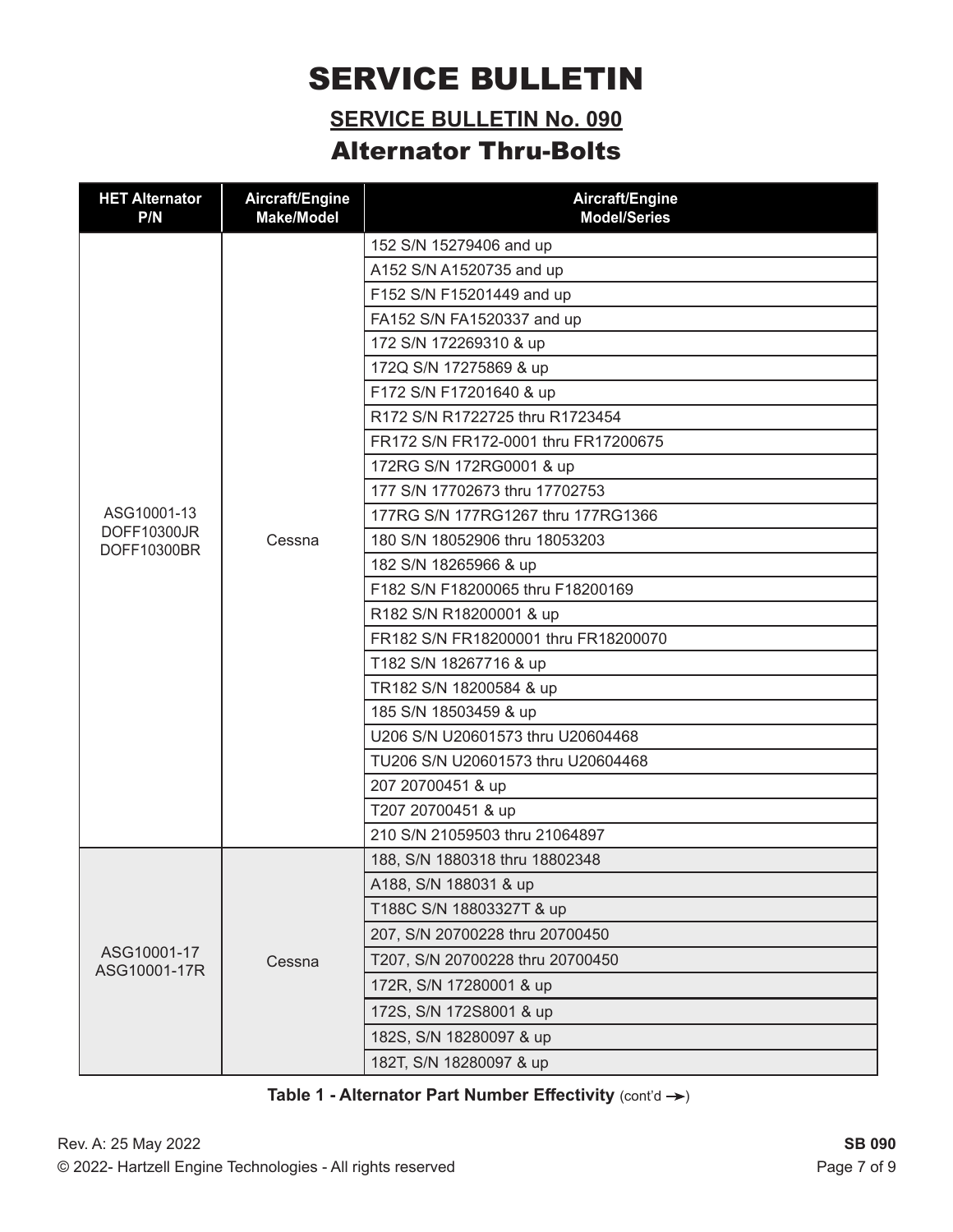### **SERVICE BULLETIN No. 090** Alternator Thru-Bolts

| <b>Alternator P/N</b> | Aircraft/Engine<br><b>Make/Model</b> | Aircraft/Engine<br><b>Model/Series</b>                                                                                    |  |
|-----------------------|--------------------------------------|---------------------------------------------------------------------------------------------------------------------------|--|
| ES-4000               | Cessna                               | 172, R172, 172RG, 182                                                                                                     |  |
| ES-4009               | Continental                          | TSIO-360-A, -AB, -B, -BB, -C, -CB, -D, -DB, -E, -EB, -F, -FB, -G, -GB, -H,<br>-HB, -JB, -KB, -LB, -MB, -NB, -PB, -RB, -SB |  |
|                       | Continental                          | O-200-A, -B                                                                                                               |  |
|                       |                                      | $O-300-C$                                                                                                                 |  |
|                       |                                      | GTSIO-520-L, M, -N                                                                                                        |  |
|                       |                                      | IO-240-A, -B                                                                                                              |  |
|                       |                                      | <b>IOF-240-B</b>                                                                                                          |  |
|                       |                                      | IO-360-C, -CB, -D, -DB, -ES, -G, -GB, -H, -HB, -J, -JB, -K, -KB, -LB                                                      |  |
|                       |                                      | IO-470-K, -N                                                                                                              |  |
| <b>ES-4024LP</b>      |                                      | IO-520-BB, -CB, -D, -F, -K, -P                                                                                            |  |
|                       |                                      | IO-550-A, -B, -C, -D, -E, -F, -L, -N, -P, -R                                                                              |  |
|                       |                                      | IOF-550-B, -C, -N, -P, -R                                                                                                 |  |
|                       |                                      | LTSIO-360-E, -EB, -KB, -RB                                                                                                |  |
|                       |                                      | TSIO-360-A, -AB, -C, -CB, -D, -DB, -E, -F, -FB, -GB, -H, -HB, -J, -JB, -K, -KB,<br>-LB, -MB, -RB, -SB                     |  |
|                       |                                      | TSIO-520- BB, -BE, -NB, -UB, -VB, -WB                                                                                     |  |
|                       |                                      | TSIO-550-A, -B, -C, -E, -G, -K, -N                                                                                        |  |
|                       |                                      | TSIOF-550-D, -J, -K                                                                                                       |  |
|                       |                                      | <b>TSIOL-550-A</b>                                                                                                        |  |

(cont'd) **Table 1 - Alternator Part Number Effectivity**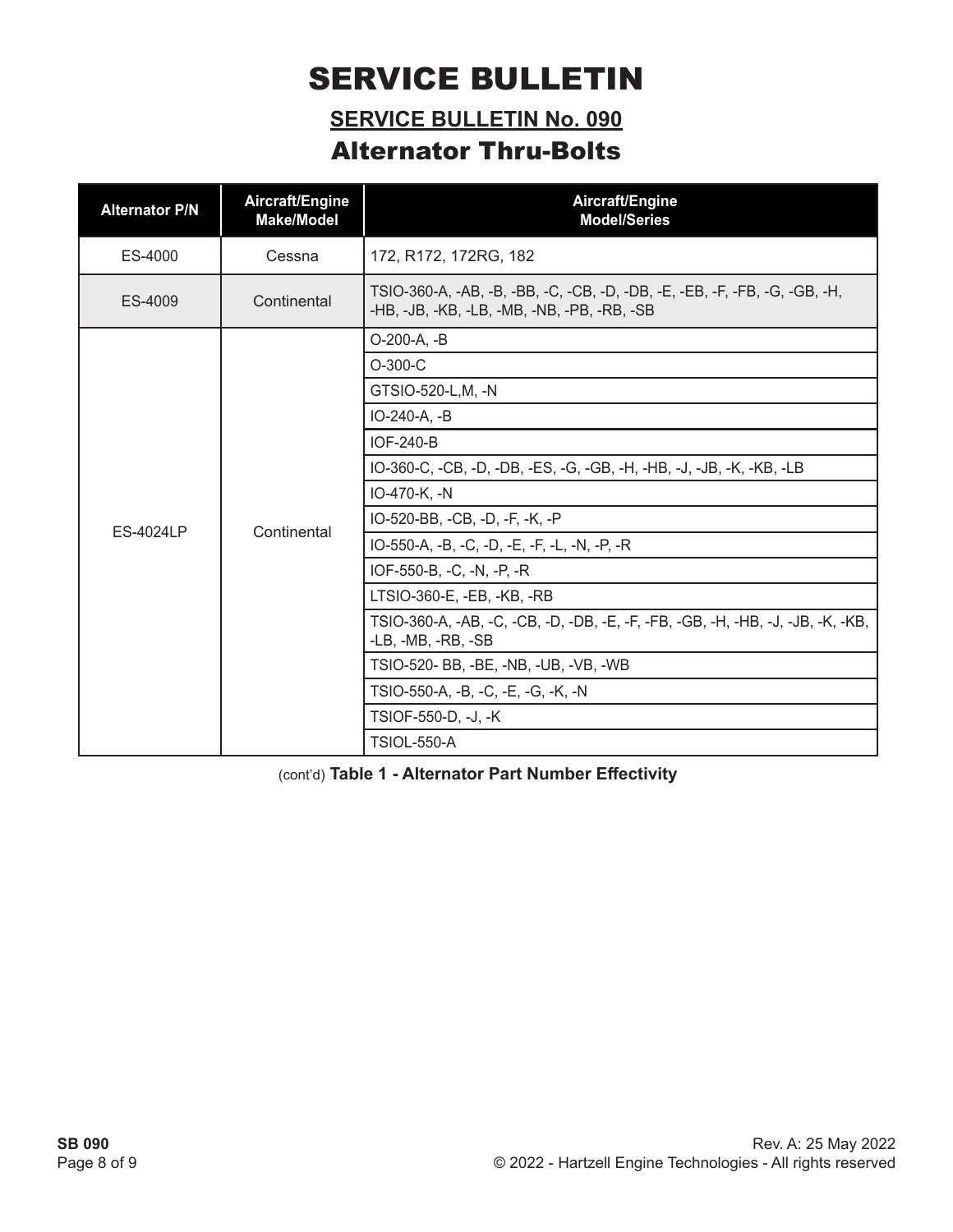**SERVICE BULLETIN No. 090** Alternator Thru-Bolts

| <b>Affected Serial Numbers</b> |           |  |  |  |
|--------------------------------|-----------|--|--|--|
| H-W012428                      | H-W022554 |  |  |  |
| H-W012429                      | H-W022555 |  |  |  |
| H-W012430                      | H-W022644 |  |  |  |
| H-W022552                      | H-W022776 |  |  |  |
| H-W022553                      | H-W022778 |  |  |  |

**Table 2 - Alternator Serial Number Effectivity**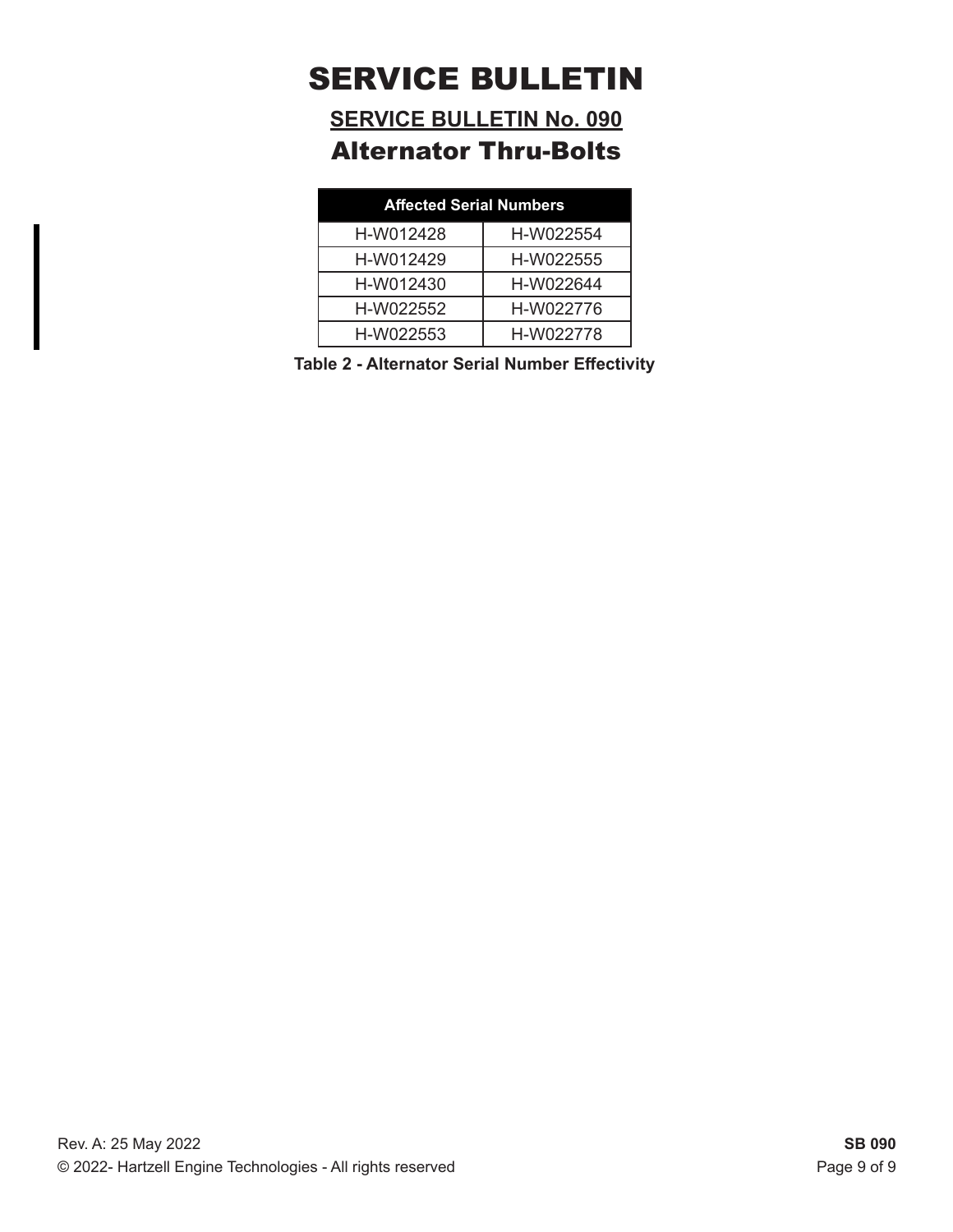## SERVICE BULLETIN APPENDIX **SERVICE BULLETIN No. 090** Alternator Thru-Bolts

### **1. Eligibility:**

- A. Alternator part numbers listed in Table 1 of Service Bulletin (SL) 090 shipped by Hartzell Engine Technologies LLC between 15 Feb. 2022 and 04 Mar. 2022 are affected.
- B. Alternator serial numbers affected are shown in Table 2 of SB 090.

### **2. Commercial Assistance Program:**

The following will be provided with the submission of a completed Service Bulletin 090 Claim Form, copies of invoices showing breakdown of material and labor charges, and log book entries. **Any commercial assistance or other consideration shall expire twelve (12) calender months from the original published date of Service Bulletin No. 090.**

- A. Required material listed in section 2 of SB 090.
- B. Labor for inspection, removal, & installation of an affected aircraft alternator will be paid at a shop rate of \$85 per hour, not to exceed US\$170 per affected alternator.
	- (1) Up to two (2) man hours of labor are needed for removal and replacement of the alternator assembly.

#### **3. Commercial Assistance ADMINISTRATION:**

- A. Complete the Service Bulletin SB 090 Claim Form attached to this appendix.
	- (1) Mail, e-mail, or fax the SB 090 Claim Form to the attention of Product Support as indicated on the Service Bulletin Claim Form.
- B. Upon receipt of the Service Bulletin Claim Form, Hartzell Engine Technologies LLC HET will:
	- (1) Ship the required material in accordance with section 2 (HET parts) to the service provider indicated.
	- (2) The service provider must return proof of service within thirty (30) days or the service provider shall be invoiced for the HET supplied materials.
- C. For labor and parts listed in section 2:
	- (1) Aircraft/engine service facility or owner must submit an invoice up to the amount specified in section 2, copies of logbook entries, and a completed SB 090 Claim Form for reimbursement (*May be a copy of the original form provided*).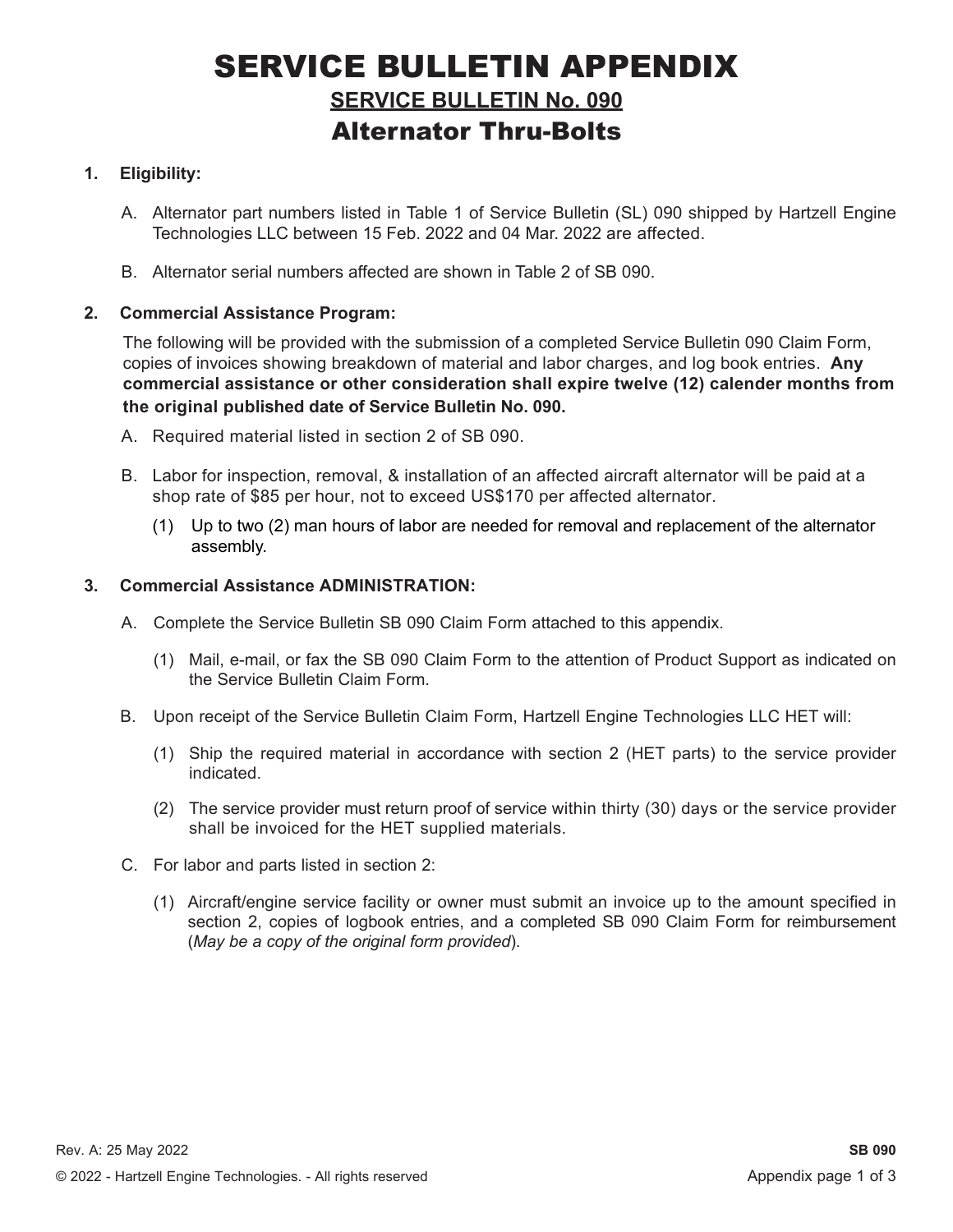## SERVICE BULLETIN APPENDIX **SERVICE BULLETIN No. 090** Alternator Thru-Bolts

#### **4. WARRANTY STATEMENT:**

- A The sole warranty for the actions of SB 090 are contained in the HET Limited Warranty Policy issued with the purchase of each new/overhauled alternators (see terms and conditions therein).
- B. Commercial assistance may apply as stated in this Appendix.
- C. Issuance of SB 090 in no way constitutes an implied or expressed warranty of any kind.
- D. This publication does not imply or state any responsibility for the workmanship of any person or entity performing work or maintenance on the engine or aircraft electrical system.

### **5. CONTACT INFORMATION:**

- A. Contact HET Product Support for all communications regarding the technical content of this Service Bulletin.
	- (1) Phone +1.334.386.5400 (Option 2)
	- (2) Fax +1.334.386.5410
	- (3) E-mail at techsupport@Hartzell.aero
	- (4) Address

Hartzell Engine Technologies LLC 2900 Selma Highway, Montgomery, AL 36108 USA